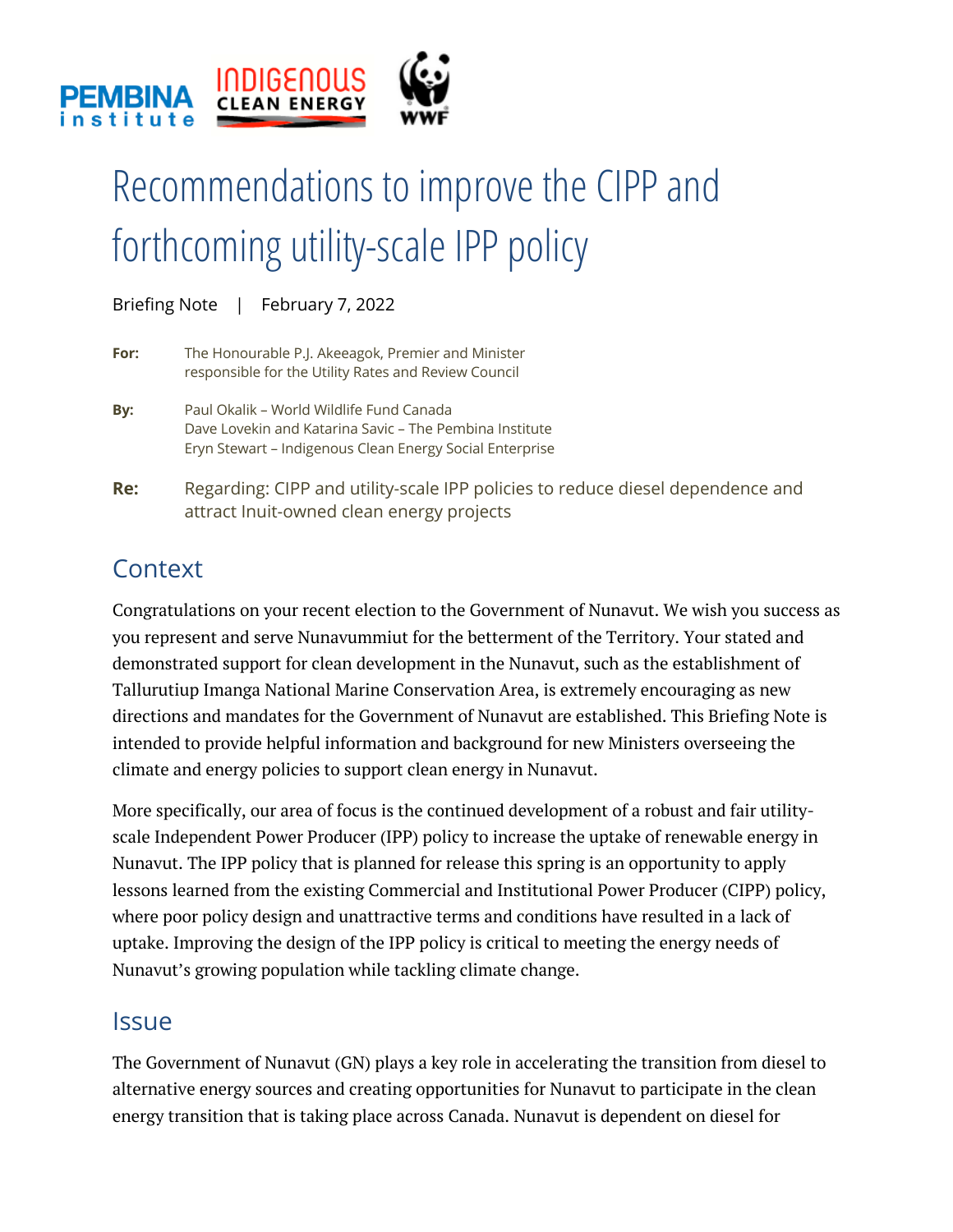heating and electricity. Improving energy efficiency, reducing the amount of energy consumed in housing and thus improving living conditions and the healthiness of homes, and advancing large renewable energy systems are all significant, untapped, economic and social opportunities for Inuit businesses and all Nunavummiut. The current CIPP and forthcoming utility-scale IPP programs must be improved to match the speed and scale needed for this transition and reduce the barriers to market entry for Inuit communities and businesses while meeting Qulliq Energy Corporation's (QEC) mandate "to respond to a range of energy use and conservation issues within Nunavut, including alternative energy sources."1

#### Summary

- Nunavut is starting to see the deployment of clean energy projects and important programs and initiatives. Strong climate and energy policies can support and accelerate this positive momentum.
- Delivery of the new CIPP and IPP policies in Nunavut has been slow, resulting in the delay of several renewable energy projects. The situation creates uncertainty for Inuit businesses, communities and developers interested in advancing projects. Current CIPP and IPP policy direction is not aligned with supporting Inuit leadership.
- The main obstacles to reducing diesel dependence in Nunavut through an increase in alternative energy systems are the high capital costs for systems and equipment and unattractive economic conditions associated with developing clean energy projects in northern remote communities. Highly subsidised diesel energy prices are a key factor in contributing to the difficulty in presenting alternative energy systems as economically viable.
- QEC needs to offer higher power purchase agreement (PPA) rates and more favourable PPA terms in order to encourage development and improve the market conditions for renewable energy systems.
- PPA rates need to include the actual avoided cost of diesel instead of the much lower rates published to date by QEC.
- The Governments of Nunavut and Canada need to work together to find innovative ways of financially supporting this transition through strong policies and programs intended to reduce and even eliminate dependence on diesel power.

<sup>1</sup> Qulliq Energy Corporation, "President and Chief Executive Officer." https://www.qec.nu.ca/president-and-chiefexecutive-officer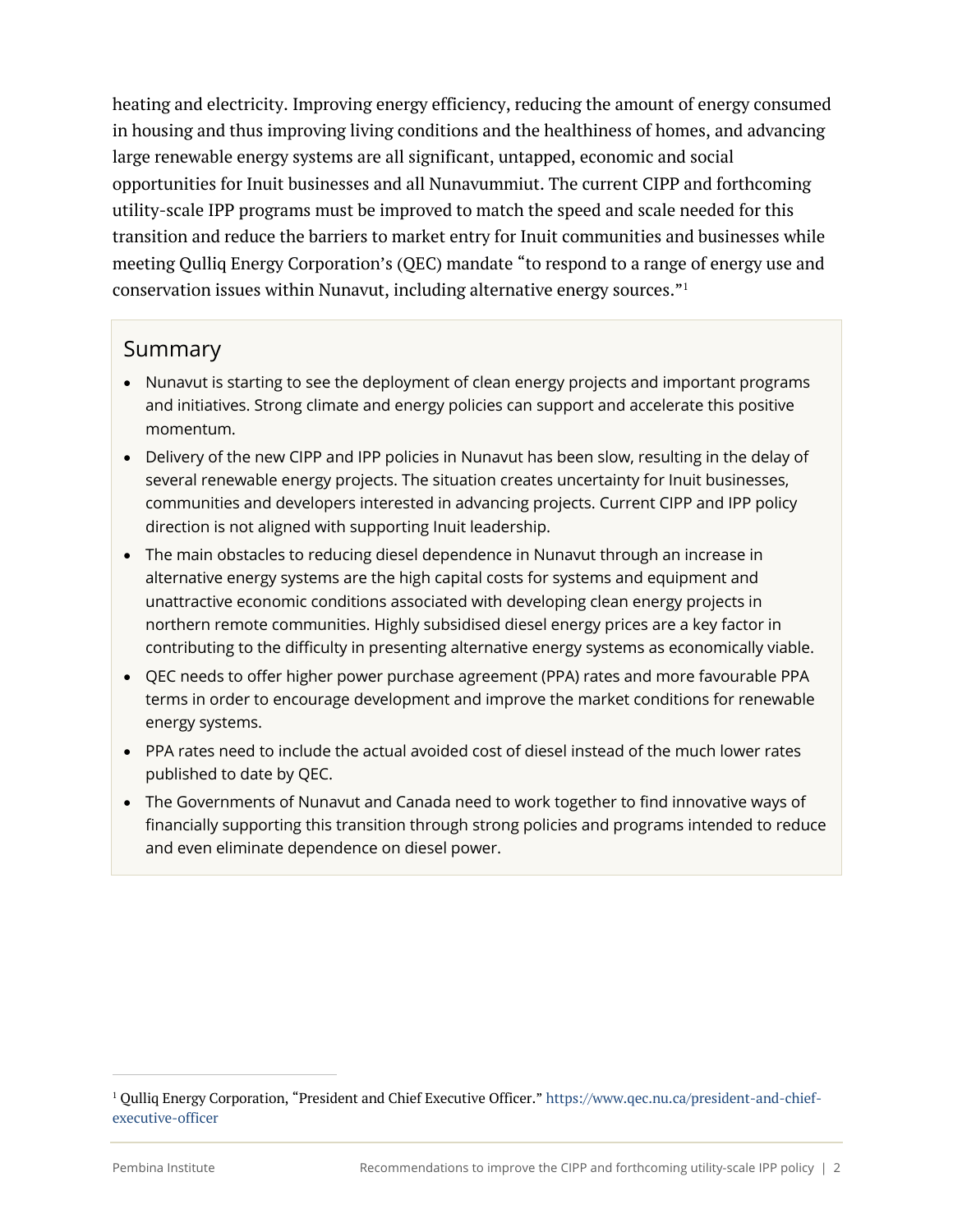# Background

Diesel dependence in Nunavut

- With its remoteness and vast distances between communities, Nunavut has a unique energy landscape. It is 99% dependent on diesel for meeting its electricity and heating energy needs, the highest diesel dependency of all territories and provinces.<sup>2</sup>
- Continued diesel reliance contributes to climate change, local air quality issues, and land and water impacts from diesel spills, with negative health impacts.

The economic challenges of the clean energy transition

- Economic opportunities within the Territory can be limited. The public sector accounts for more than 30% of Nunavut's GDP.<sup>3</sup> This high share is not only because of the high cost of providing public services in the far north, but also because the private sector is quite small. Increasing local renewable energy and economic development activities within the Territory would lead to an increase in private sector revenue, employment and jobs, greater energy self-sufficiency and more stable energy security.
- QEC's *Alternative Energy Options* report published in December 2020 states that the main challenges for Nunavut to transition from diesel to renewable and alternative energy sources are the reliability of intermittent sources and the large capital costs associated with the transition. Significant financial resources are needed to build alternative energy facilities and projects that the QEC and GN cannot afford to develop on their own.
- Energy prices are subsidized in Nunavut through the Department of Finance and the Nunavut Housing Corporation; electricity generation from diesel is not profitable in the Territory under current subsidy and regulatory structures.

#### Government of Nunavut and QEC policies

- QEC's mandate is to reduce diesel energy usage and transition to renewable energy in Nunavut while providing safe, reliable and affordable electricity.
- The *Qulliq Energy Corporation Act* was amended in 2018 to allow electricity in Nunavut to be generated by IPPs and sold to QEC under a PPA.

<sup>2</sup> Dave Lovekin et al., *Diesel Reduction Progress in Remote Communities: Research Summary* (Pembina Institute, 2020). https://www.pembina.org/pub/diesel-reduction-progress-remote-communities

<sup>&</sup>lt;sup>3</sup> Government of Nunavut, *Budget 2021-22*. https://gov.nu.ca/sites/default/files/2021-22 fei en.pdf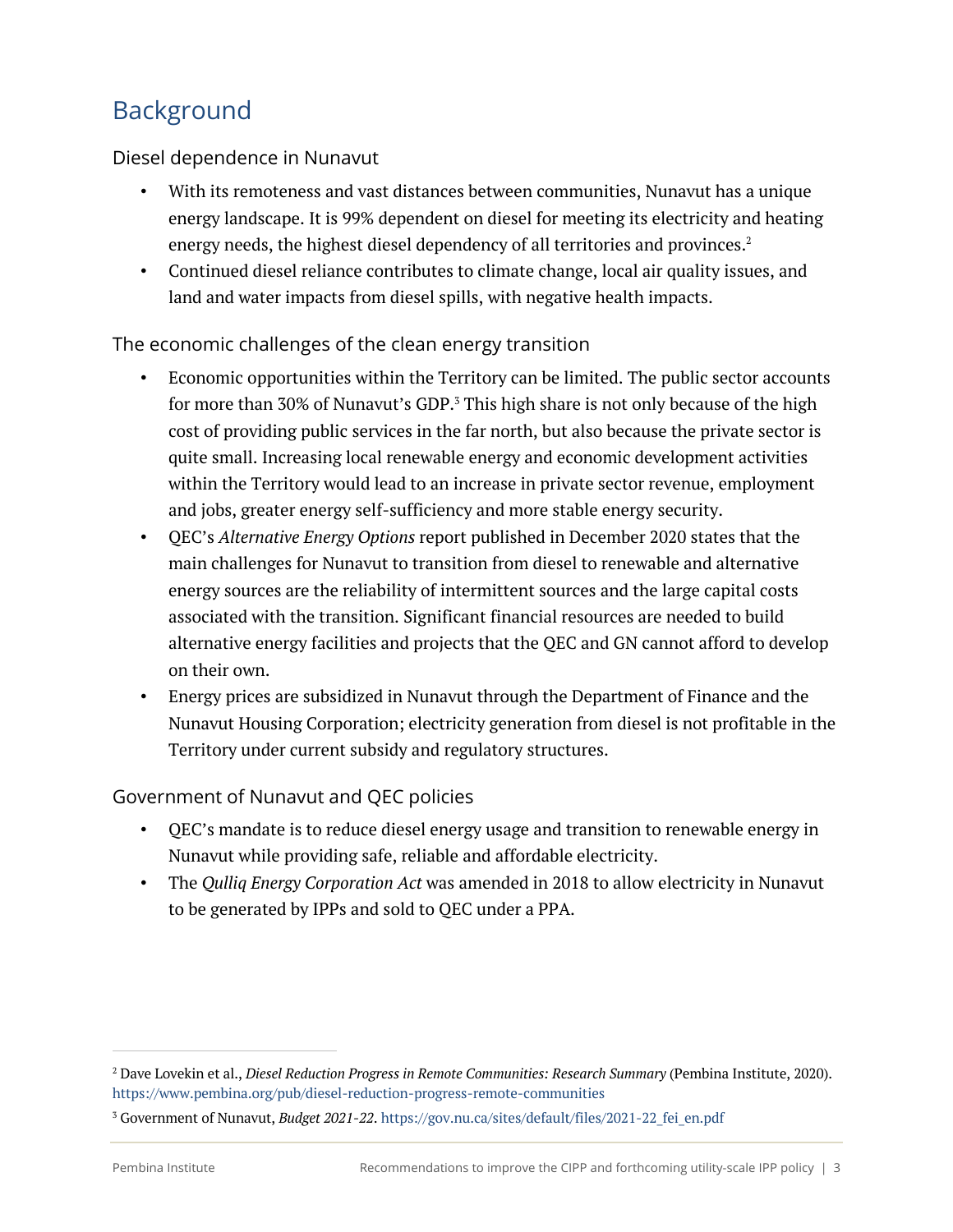- The GN's 2007 Ikummatiit energy policy<sup>4</sup> provided a vision of an energy system that is affordable, sustainable, reliable and environmentally responsible. This CIPP policy and upcoming IPP policy are components that could support the Ikummatiit energy policy.
- The GN's 2016 Nunavummi Nangminiqaqtunik Ikajuuti policy<sup>5</sup> requires its organizations to follow regulated procurement practices that prioritize Inuit ownership and Inuit employment. The CIPP policy and utility-scale IPP policy could offer similar prioritization to Nunavut Inuit.
- Well-designed energy policy has the potential to advance the renewable energy sector in Nunavut – creating jobs and revenue opportunities for Inuit organizations.
- The CIPP policy lacks favourable terms and the utility-scale IPP policy has experienced significant delays. These projects, located in Iqaluit, Arviat and Sanikiluaq, total 3.8 MW of renewable energy capacity and 500 kWh battery energy storage.

### Considerations

- Inuit communities, businesses and clean energy champions have expressed that their main barrier to pursuing net-metering, CIPP, or IPP projects is the low PPA rate offered by QEC and unfavourable contract terms that negatively impact business opportunities.
- QEC has expressed the need for financial support from the Government of Canada to finance the transition from diesel to clean energy.
- Creating strong incentives for renewable energy and clean technology in Nunavut should be a priority for the federal government in meeting their 2030 goal to decarbonize the grid in remote communities and their 2035 goal of a net-zero electricity grid. The Government of Canada should proactively work with and support the GN to achieve these goals through programming, energy and policy support and deep collaboration.
- In order to create a strong business case to attract private sector investments, QEC must offer PPA rates that approach, at a minimum, what the Pembina Institute describes as the *marginal cost of diesel* (cost of fuel, generation, transportation, and taxes*)* and ideally the *avoided cost of diesel* (marginal costs plus operation and maintenance and financing costs).
- To date, there has been little transparency behind the methodology used to determine the PPA rates offered through the CIPP policy. CIPP and IPP policies may require some regulatory changes to enable a fairer PPA price and may require analysis of external

<sup>4</sup> Government of Nunavut, *Ikummatiit: The Government of Nunavut Energy Strategy* (2007) https://gov.nu.ca/sites/default/files/ikummatiit\_energy\_strategy\_english.pdf

<sup>5</sup> *Nunavummi Nangminiqaqtunik Ikajuuti (NNI Policy)* (2016). https://nni.gov.nu.ca/sites/nni.gov.nu.ca/files/English%20Policy%20for%20April%2001%202017.pdf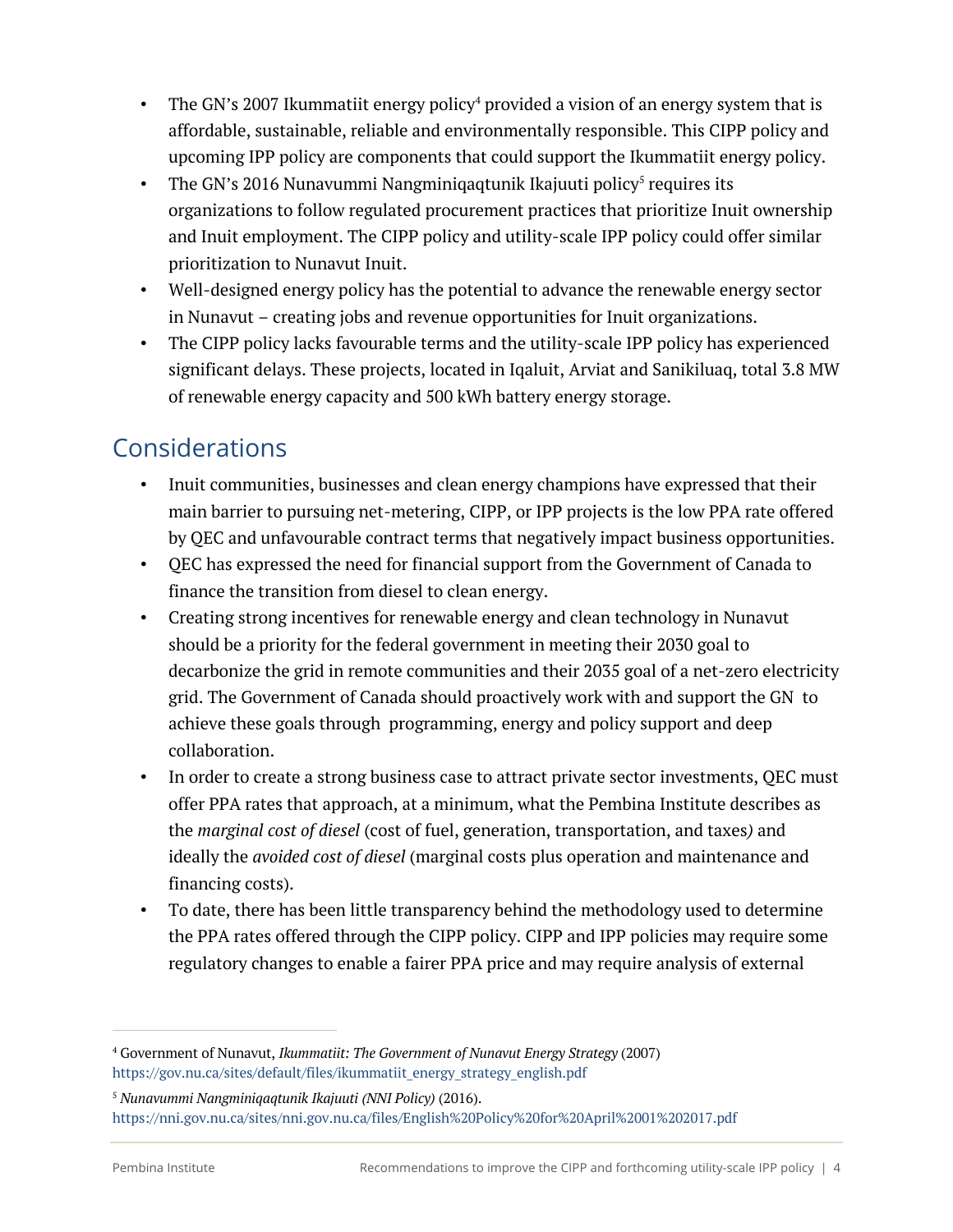costs outside of QEC and the incorporation of costs not currently considered within regulatory frameworks.

• The CIPP policy is an evolution of the GN's policy mandate to support energy sovereignty as a government priority; the new utility-scale IPP policy is an opportunity to leverage lessons learned from the current CIPP policy. Leadership can meet the challenge to eliminate barriers that stand in the way of renewable energy development and improve policies generated by QEC.

#### Successes to date

- The Kugluktuk Arena Net Metered project: 60 kW of solar PV was installed on the arena, enabling the Hamlet to reduce their operations costs and use the savings to maintain youth programming and protect jobs. Their solar project is easy to maintain, and is saving the Hamlet approximately \$70,000 in electricity costs annually.
- Despite unfavourable PPA pricing, both the Hamlets of Rankin Inlet and Baker Lake undertook CIPP projects over 100 kW each. Their projects were supported by federal capital funding programs. Improved Territorial CIPP and IPP policy design will ensure that renewable energy generation projects will be able to continue regardless of federal policies and programming in the future.
- Homeowners and Hamlets across Nunavut have taken advantage of the Net Metering program to help reduce their operating costs and protect the environment.
- The newly introduced Cabin and Homeowner Renewable Energy Grants from the Climate Change Secretariat and Nunavut Housing Corporation have generated a large amount of public interest. As expected, the cabin program has seen faster uptake, but projects developed with the Homeowner Grant are expected to catch up as applications make their way through the longer approval process.

## Recommendations to improve CIPP and IPP policies

QEC and the GN should work closely together on the following changes to the CIPP policy and ensure these are incorporated into the upcoming utility-scale IPP policy:

- 1. **Learn from little uptake and adoption of the CIPP policy** The CIPP policy has seen little uptake because it offers low PPA rates and unfavourable contract terms. QEC and the Government of Nunavut should address these shortfalls in the CIPP policy and ensure they are also addressed in the upcoming IPP policy.
- 2. **Promote Inuit ownership in renewable energy projects** The CIPP policy currently does not mandate any aspect of Inuit-led projects or the creation of local jobs and employment. When reviewing applications, QEC should prioritize projects with at least 50% Inuit ownership. The upcoming IPP policy needs to ensure Article 24 of the Nunavut Agreement – promoting Inuit employment – is achieved.